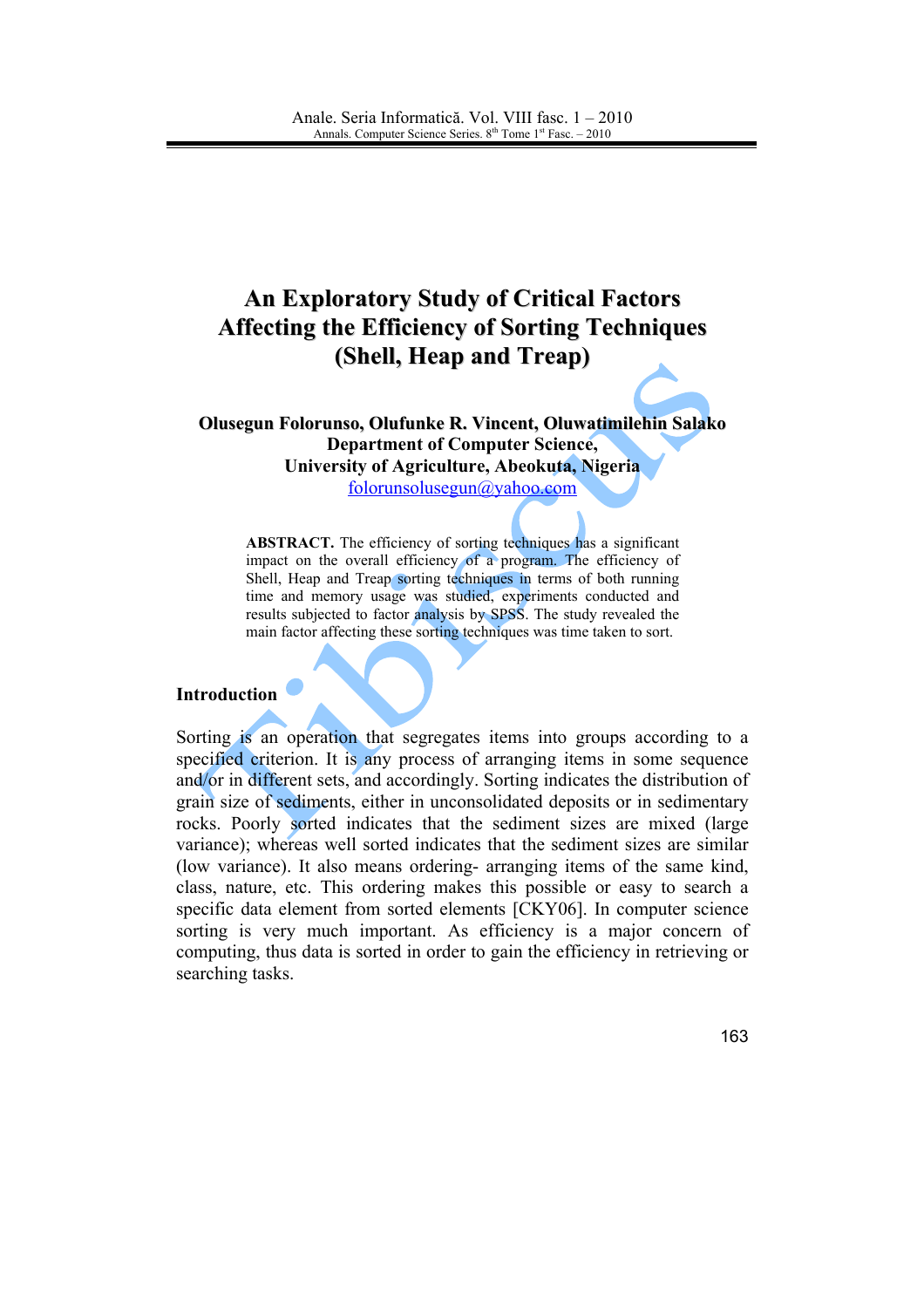Sorting allows information to be put into a meaningful order. In any database management system, sorting plays a big role  $[R+09]$ . All the data in a database, is stored in a sorted and compact form by a database management system. However, sorting techniques takes a very long time to sort large sets of data. Sorting algorithms put elements of a list in a certain order mostly numerical or lexographical. Efficient sorting is important to optimizing the use of other algorithms such as search and merge algorithms that requires sorted list to work correctly [Mil09]. Different ideas which lead to sorting algorithms are insertion, exchange, merging selection, merging.

This paper aim at studying the efficiency with which sorting is carried using shell, heap and treap sorting techniques. The efficiency of the three techniques will be analysed in terms of both running time and memory usage. The sorting time taken, memory consumed and total memory used will be used in this study as decision variables to evaluate their efficiencies.

## 1. Background to Sorting Techniques

The oldest technique to sorting is the shell sorting which was proposed by Shell [She59] and still in many cases holds its own against other competitors due to its simplicity and the ability to use partially ordered sequences. It is considered to be an elegant extension of insertion sort that gains speed by allowing exchanges of elements that are far apart. It sorts slices with a particular step h. Such a file is said to be h-sorted. If we first h-sort a file using a large value h, elements move distances and the efficiency of  $h$ sorting for smaller values of h improves. When the value of h equals 1, we implement a regular insertion sort and thus get a sorted file.

The heap sort works as its name suggests. It begins by building a heap out of the data set, removes the largest item and places it at the end of the sorted array. After removing the largest item, it reconstructs the heap and removes the largest remaining item and places it in the next open position from the end of the sorted array. This is repeated until there are no items left in the heap and the sorted array is full. Elementary implementations require two arrays – one to hold the heap and the other to hold the sorted elements [Wil64].

In treap sort, each node stores a key and a priority. The treap is a binary search tree with respect to the keys and a heap with respect to the priorities. The treap corresponding to a given set of key-priority pairs is unique. Insertions into treaps are performed like in standard binary search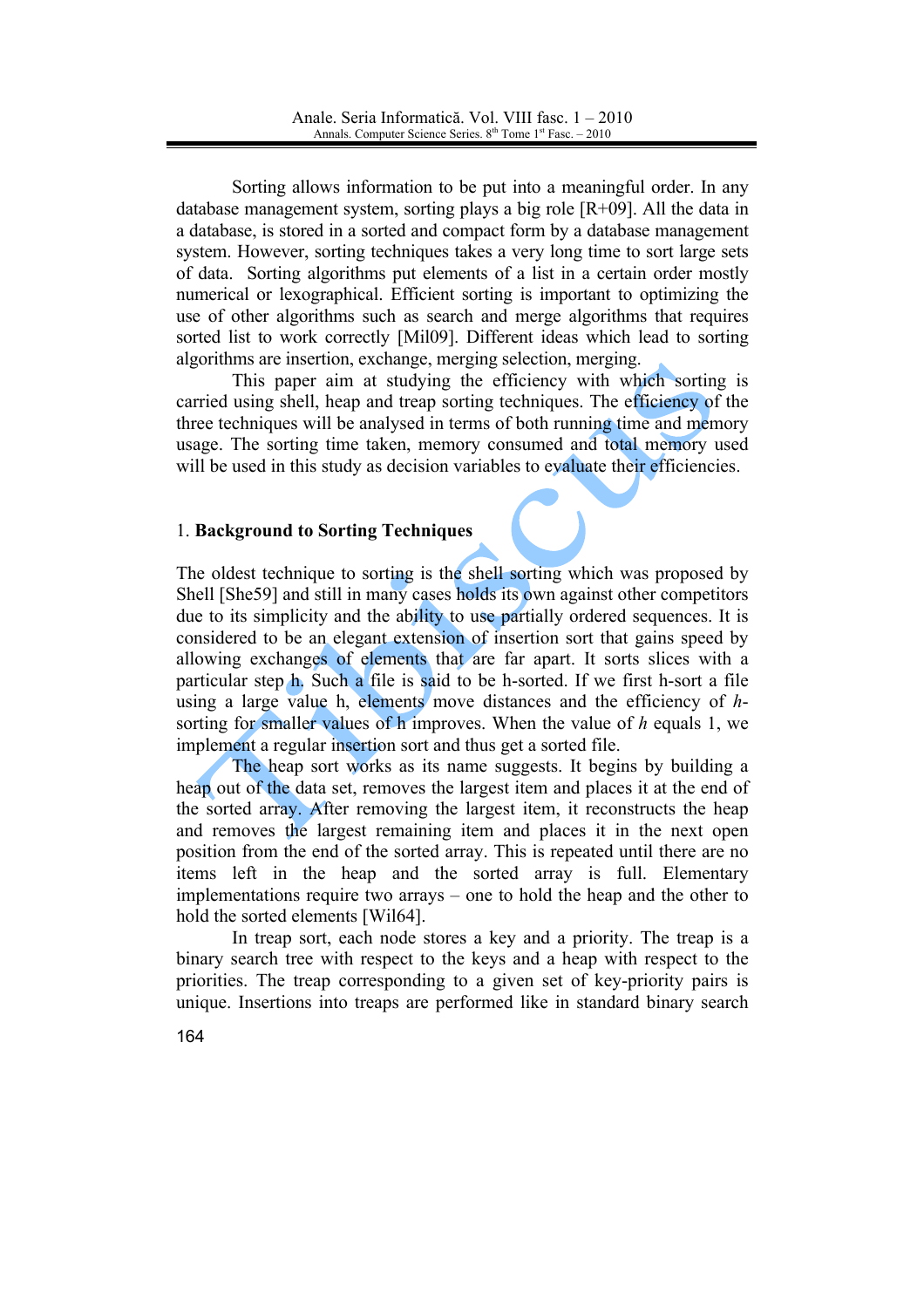trees, followed by a sequence of rotations that restore the heap property. To delete an element, we rotate it down to the bottom of the tree and then remove it. The interesting property of treaps is that if the priorities are chosen uniformly at random from the interval, then all the treap operations take expected time  $\theta$  (log n).

Shell, Heap and Treap sorting algorithms have their strengths and weaknesses as to running time and system resources consumed. Three factors, the time taken to execute the sort, the memory consumed and the total memory used were considered in evaluating the three sorting techniques. This paper aims at determining the most critical of the three factors. Experimental results for the decision variables were generated from an algorithm implemented in java in which the amount of numbers sorted were varied for the three different sorting techniques. Factor analysis by principal components of the obtained experimental data was carried out using Statistical Package for Social Scientists (SPSS) for the purpose of estimating the contribution of each factor to the success of the sorting algorithms and one factor was extracted. Further statistical analysis was carried out to generate eigenvalue of the extracted factor. The eigenvalue forms the basis for estimating the contribution of the extracted factor. Moreover, a system of linear equations which can be used to estimate the assessment of each assessor of the sorting techniques is proposed.

## 2. Materials and Methods

The decision variables of the impact of time taken, memory consumed and total memory used relate to one another. The general form of the mathematical model for evaluating the decision variables is presented as:

$$
Y_i = \sum_{k=1}^{n} a_{i,k} - X_k \quad \dots i = 1,2,3,\dots,m \quad \text{eqn (1)}
$$

Where  $Y_i$  represents the  $i^{th}$  assessor's observation of decision variable  $X_k$ ;  $a_{i,k}$  represents the assessment of  $k^{th}$  decision variable by  $i^{th}$  Assessor. This mathematical model can be expressed as: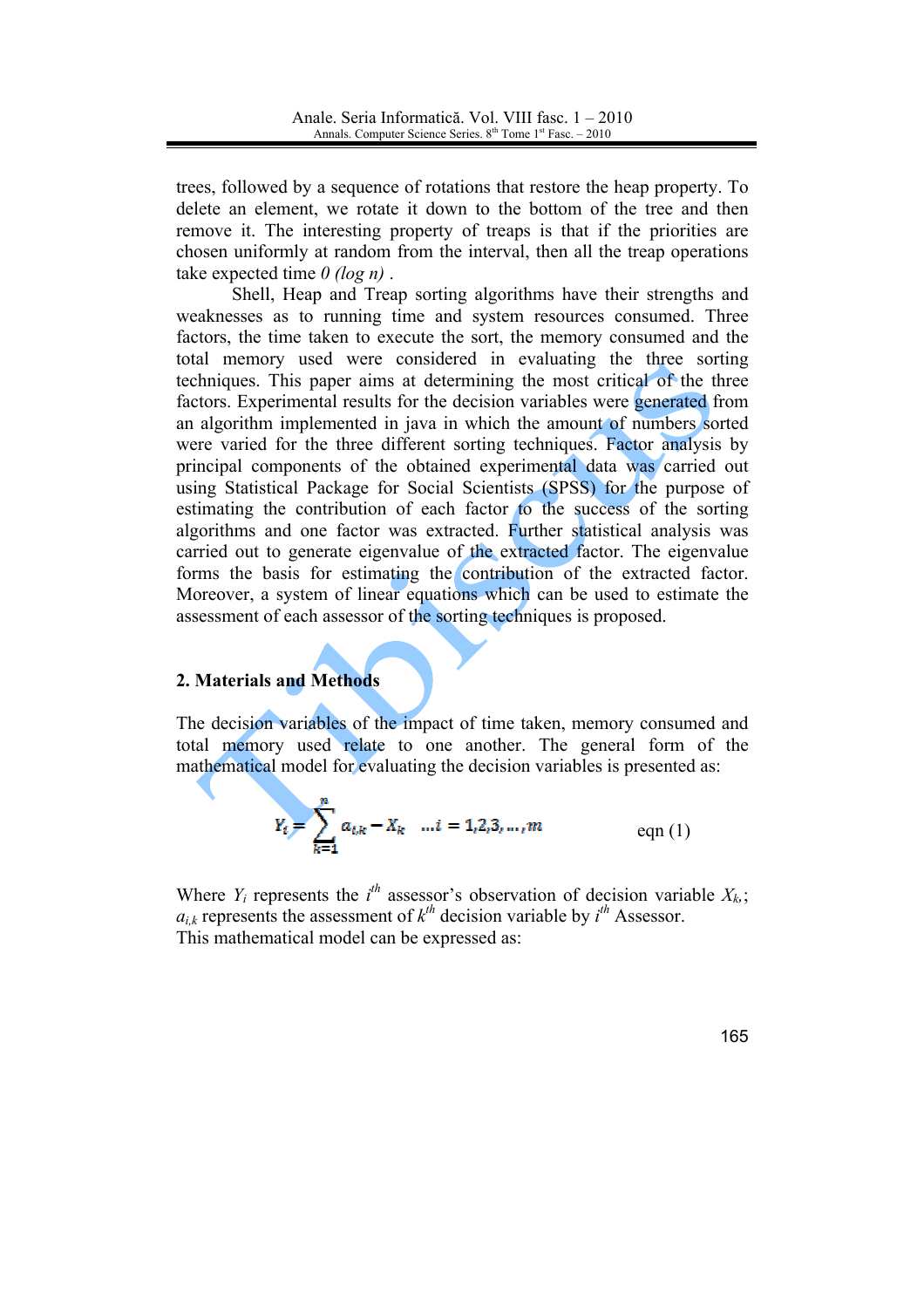```
\begin{bmatrix} Y_1 \\ Y_2 \\ \vdots \\ Y_m \end{bmatrix} = \begin{bmatrix} a_{1,1} & X_1 + & \dots & + a_{1,3} & X_3 \\ \vdots & \ddots & \vdots & \vdots \\ a_{m,1} & X_1 + & \dots & + a_{m,3} & X_3 \end{bmatrix}(ean 2)
```
The factor analysis by principal components is adopted in the evaluation of the decision variable of the impact of time. The primary goal is to obtain the contribution of each of the factors to the efficiency of the sorting techniques. The following statistics were generated and used for the above stated objective: Descriptive statistics. Correlation matrix. Bartlett's test and Kaiser-Mayer Olkin (KMO), Communalities, Initial factor loadings, Rotated factor loadings, Factor score coefficient matrix, Eigen values.

The descriptive statistics presents the mean and standard deviation of the raw score of each performance indices given by the sample Assessors. The correlation matrix presents the degree of pair wise relationships of the performance indices. The Bartlett's test of sphericity is used to test the adequacy of the sample population. Another measure of the adequacy of sample population is Kaiser-Mayer Olkin (KMO).

In factor analysis, there is a set of factors which is generally referred to as 'common factors' each of which loads on some performance indices and another set of factors which are extraneous to each of the performance indices. The proportion of a variance of a performance indices explained by the common factor is called the 'communality' of the performance indices. The communality of the performance index ranges between 0 and 1, where 0 indicates that the common factors explains none of the variance and 1 indicates that all the variance is explained by the common factors.

According to [AAU09], the component matrix presents the initial factor loadings. The factor loadings associated with a specific index is simply the correlation between the factor and the standard score of the index. The degree of generalization found between each index and each factor is referred to as 'factor loading'. The farther away a factor loading is from zero in the positive direction, the more one can conclude the contribution of an index to a factor. The component matrix can be rotated by varimax, promax, equamax or quartimax for the purpose of establishing a high correlation between indices and factors. The factor score coefficient matrix can be used to evaluate the assessment of each Assessor is generated. In compliance with earlier researchers [AAU09], the eigenvalues and percentage variance of the factors considered are generated, as well, for the purpose of evaluating the contributions of each factor to the efficiency of the sorting techniques.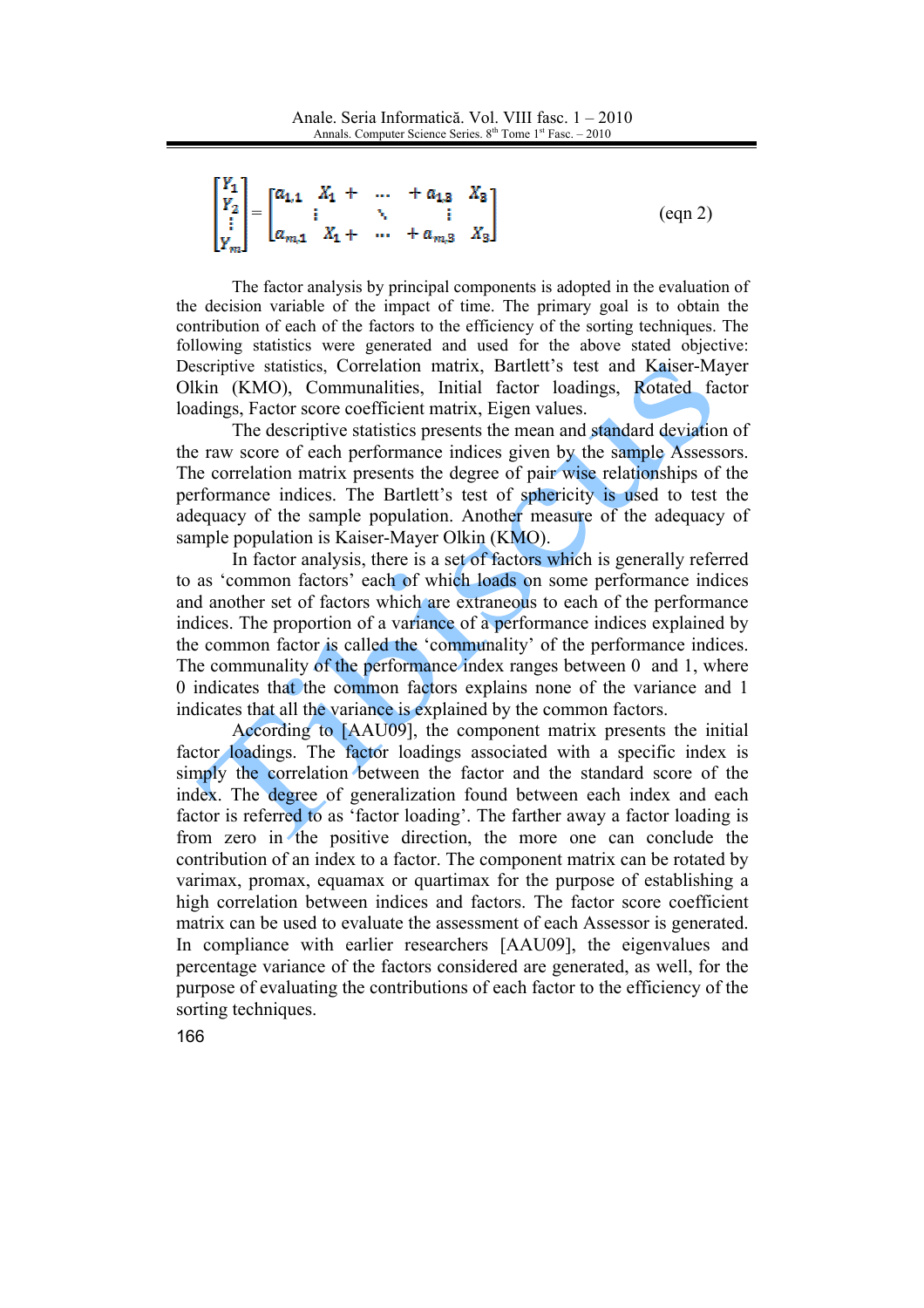## 2.1. Data Collection, Analysis and Interpretation of Results

Algorithms implemented in java were used to generate experimental data for the three various sorting techniques. The number of values to sort was varied for the three sorting techniques which produced different results for the 'time taken', 'memory consumed' and 'total memory used'. For the shell algorithm the input is an array  $a$  of length  $n$  while the output is a sorted array. The input for the Heap Algorithm is an almost complete binary tree with root  $r$  and vertex labeling  $a$  while the output is an ordered/sorted Array. It uses the procedure of buildheap() and downheap(). The treap algorithm finds insertion point and the  $k$  and continues until sorting is achieved.

## 2.2. Data Generated

The descriptive statistics of the data collected exhibits the mean and standard deviation of the rating of the impact of time and memory on the efficiency of the sorting techniques by the experimental results generated. For example, the mean and standard deviation of the rating on memory consumed in bits for shell sort are 1080681.33 and 170074.128 respectively. For Treap, the mean and standard deviation of the rating on memory consumed in bits is 1265118.00 and 43517.031 respectively and 1349945.33 and 111522.008 for that of Heap. Thereafter, the final data were subjected to factor analysis by principal components using SPSS package.

The extraction method was by principal component analysis and the rotation method promax with Kaiser Normalization. According to the computed analysis, Heap sort for instance shows that the correlation of 0.172 exists between 'memory consumed' and 'total memory used'. The correlation of 0.869 exists between 'memory consumed' and 'time taken' to sort. The implication is that 'memory consumed' is not likely to share the same factor with 'total memory used'. On the other hand, 'memory consumed' is very likely to share the same factor with 'time taken' to sort. The Bartlett's test for Heap sort for instance produces a  $X^2$  of 140.036. degree of freedom of 3 and a significance level of 0.000, which indicates the adequacy of the sample data. The results obtained from the Bartlett's test and KMO test are good indicators of the suitability of factor analysis as well.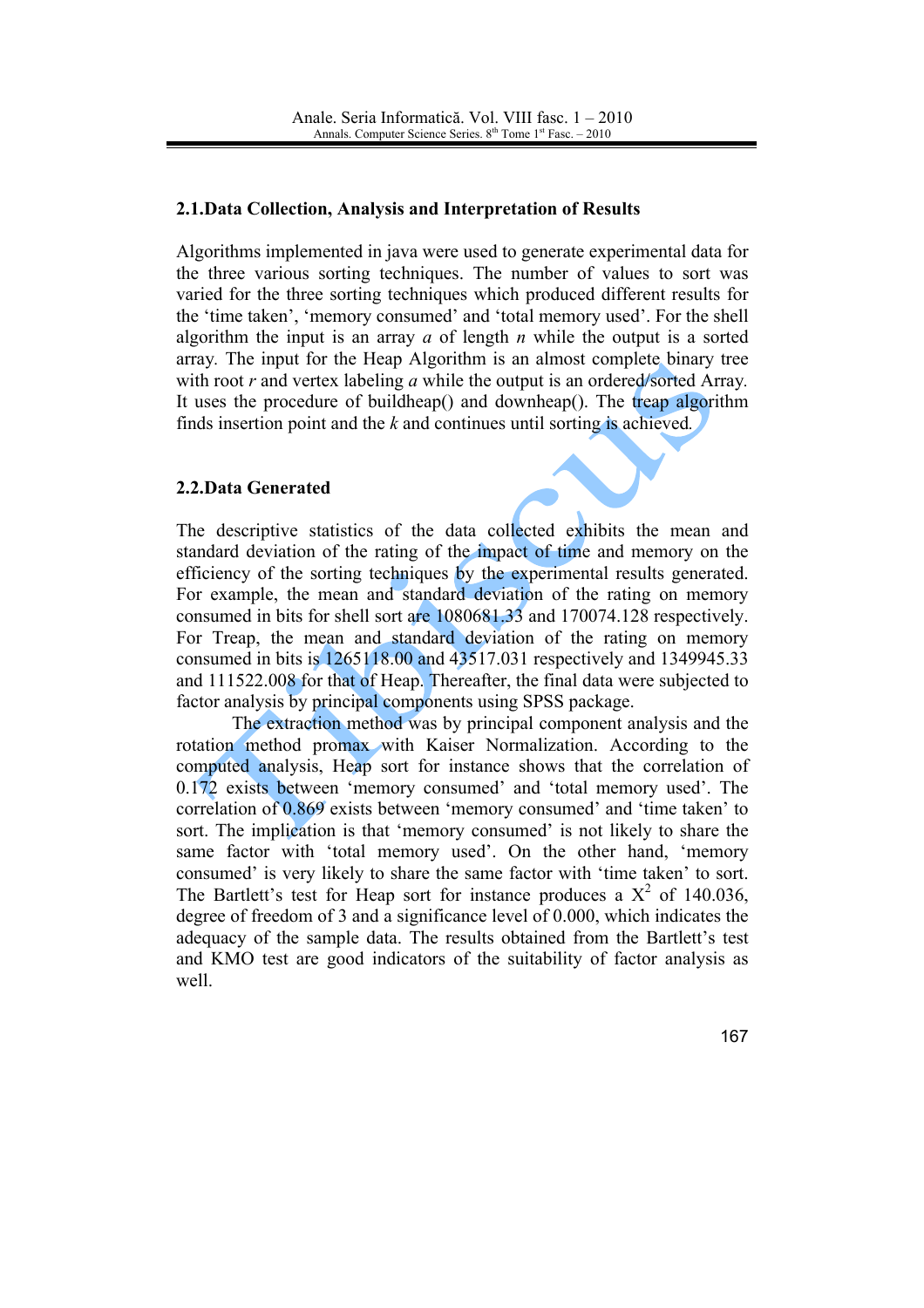The communalities of the performance indices generated for the sorting techniques with principal component analysis as the extraction method are presented in tables 1 through 5, with initial values for all three factors (time taken (nano second), memory consumed (bits), total memory used (kb)) considered taken as 1.000 for heap, treap and shell methods.

|                         | Component |         |         |  |
|-------------------------|-----------|---------|---------|--|
|                         |           |         |         |  |
| Time taken(nano second) | $-.699$   | 1.67    | $-815$  |  |
| Memory Consumed(bits)   |           | $-.344$ | 438.93. |  |
| Total memory used(KB)   | 849       | $-.355$ |         |  |

**Table 1: Component Score Coefficient Matrix for Heap** 

| <b>Table 2: Component Score Coefficient Matrix for Treap</b> |           |                 |            |  |
|--------------------------------------------------------------|-----------|-----------------|------------|--|
|                                                              | Component |                 |            |  |
|                                                              |           |                 |            |  |
| Time taken(nano second)                                      | $-.602$   | .575            | $-.657$    |  |
| Memory Consumed(bits)                                        | .813      | $\triangle 311$ | $-184.432$ |  |
| Total memory used(KB)                                        | 63        | - 292           | 185.244    |  |

**Table 3: Component Score Coefficient Matrix for Shell** 

|                         | Component |       |          |  |  |
|-------------------------|-----------|-------|----------|--|--|
|                         |           |       |          |  |  |
| Time taken(nano second) | - 141     | 122   | $-.370$  |  |  |
| Memory Consumed(bits)   | .555      | - 070 | 450 224  |  |  |
| Total memory used(KB)   |           |       | -449 419 |  |  |

The generated component score coefficient matrices are used to estimate the assessment of each assessor of the impact of time and memory on the efficiency of the sorting techniques.

This can be achieved by formulating a linear equation of the form:

$$
c_{i,j} = \sum_{k=1}^{3} b_{k,j} S_{i,k} \quad i = 1, 2, ..., n; \quad j = 1
$$
 Eqn (3)

Where  $C_{i,j}$  represents the contribution of *ith* assessor to  $j^{th}$  factor;  $b_{k,j}$  represents the component score coefficient of *kth* decision variable for  $j^{th}$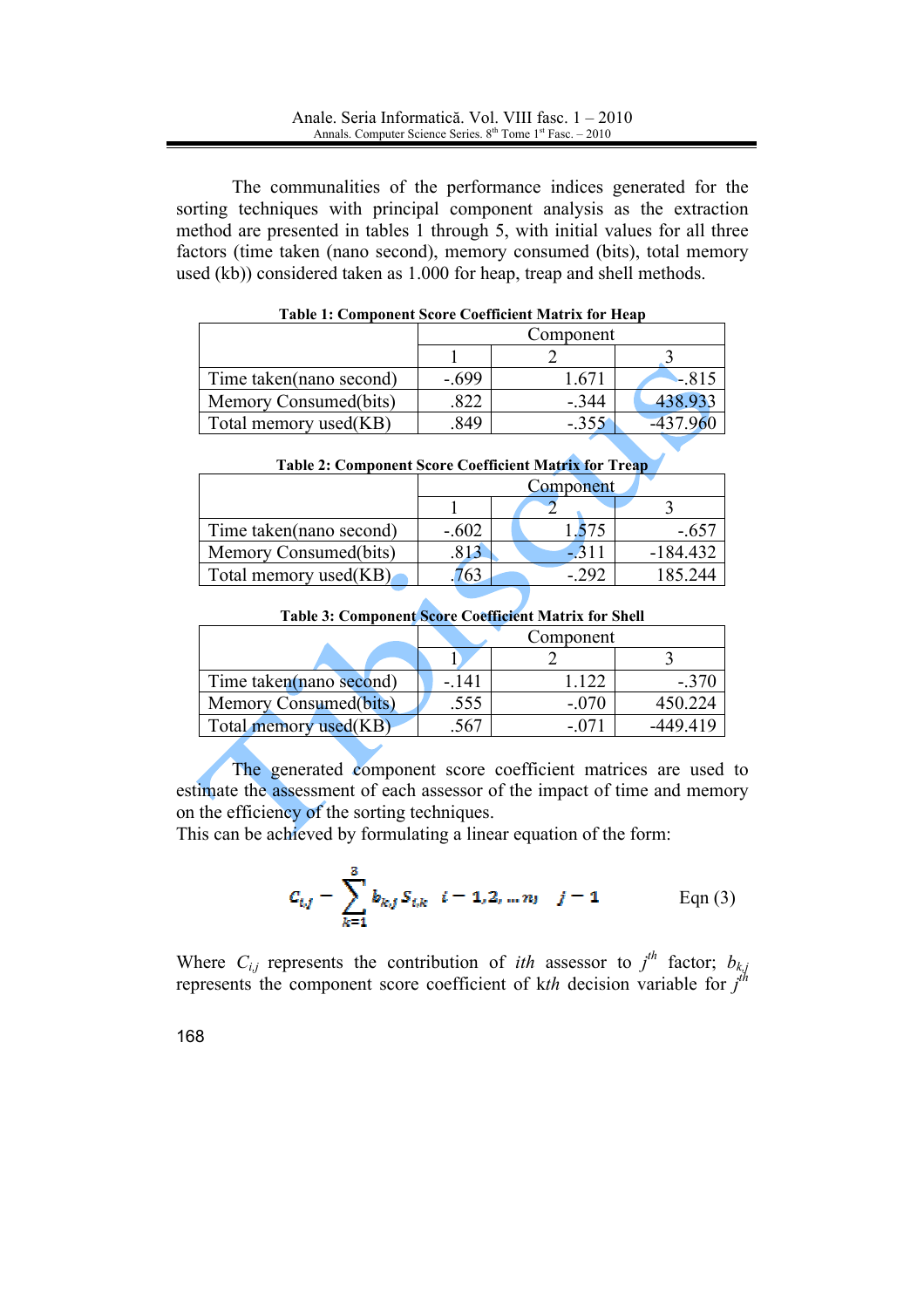factor;  $S_{i,k}$  represents the standard score of *ith* assessor for  $k^{th}$  decision variable and  $n$  represents the number of sampled assessors.  $S_{ik}$  is estimated by:

$$
S_{i,k} = A + \frac{(x_i + y_i)}{d_i}
$$
 Eqn (4)

Where A represents the allowable minimum raw score for decision variable; in this instance, it is 1;  $x_i$  represents the raw score of *ith* decision variable;  $y_i$ represents the mean of the raw scores of *ith* decision variable;  $d_i$  represents the standard deviation of the raw scores of  $i<sup>th</sup>$  decision variable. For each sampled Assessor, the system of linear equations for the single extracted factor can be represented as follows:

$$
b_{1,1}S_{i,1} + b_{2,1}S_{i,2} + ... + b_{4,1}S_{i,4} = C_{i,1}
$$
 Eqn (5)

In an attempt to evaluate the percentage contribution of each factor to the efficiency of the sorting techniques, the eigen value of each factor is generated. The eigen value of  $j^{th}$  factor denoted by ' $E_j$ ' is calculated by:

$$
E_j = \sum_{k=1}^{3} X^2_{i,j} \qquad j = 1, 2, 3; \qquad j = 1 \qquad \text{Eqn (6)}
$$

Where  $X_{i,j}$  represents the loading of  $j^{th}$  factor on ith decision variable.

The eigenvalue is used to indicate how well each of the factors fits the experimental data. The percentage

$$
P = 100 \left( \frac{E_j}{n} \right) \qquad \text{Eqn (7)}
$$

Where  $n$  represents the number of decision variables considered in our study. Tables 4 to 6 present the eigenvalues, the percentage contribution and cumulative percentage contribution of the three considered factors for each of the three sorting techniques according to [AAU09].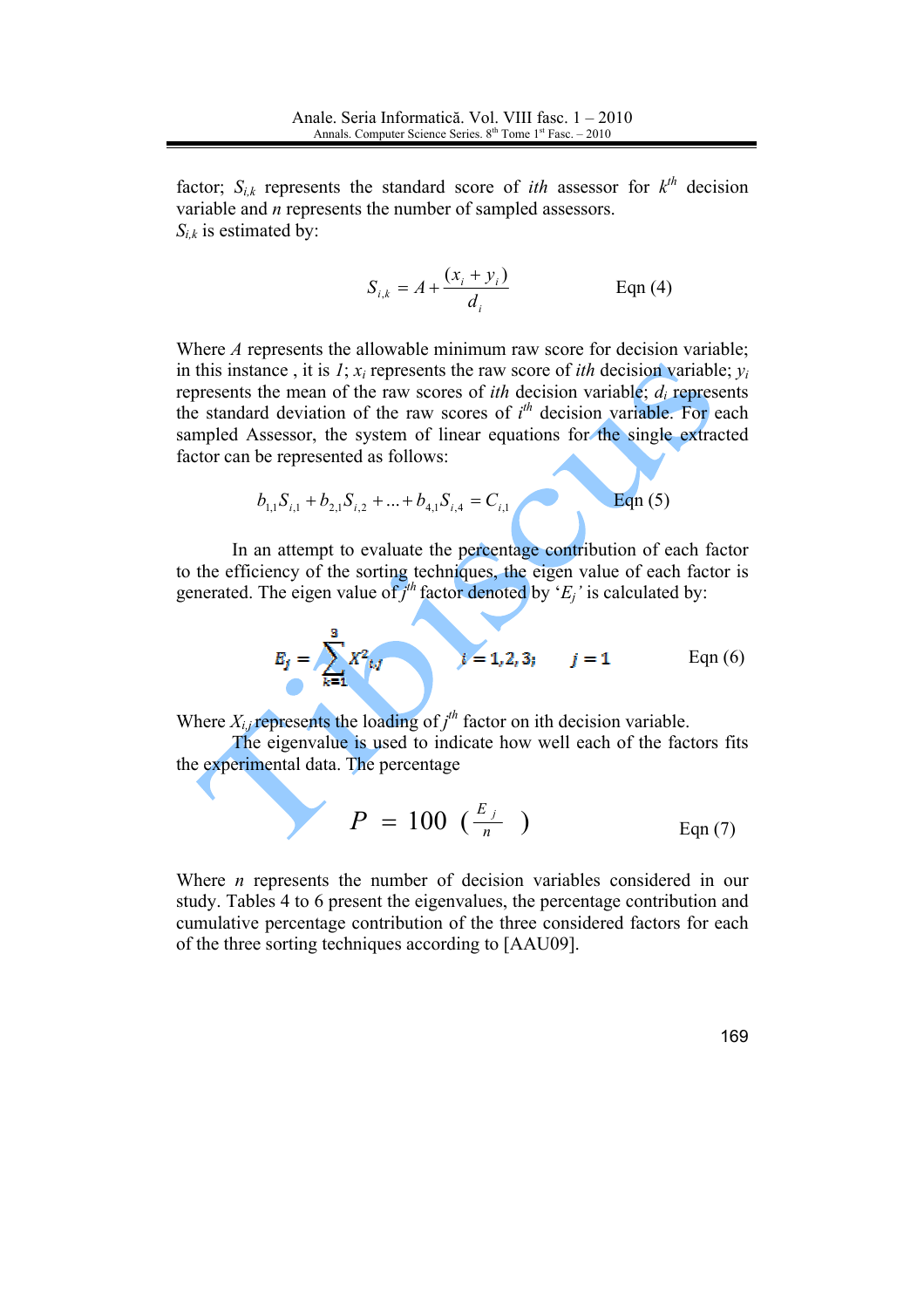#### Anale. Seria Informatică. Vol. VIII fasc. 1 - 2010 Annals. Computer Science Series.  $8<sup>th</sup>$  Tome  $1<sup>st</sup>$  Fasc.  $-2010$

|           | Initial Eigenvalues |          |                            | Rotation Sums of<br><b>Squared Loadings</b> |
|-----------|---------------------|----------|----------------------------|---------------------------------------------|
| Component | Total               |          | % of Variance Cumulative % | Total                                       |
|           | 2.969               | 98.966   | 98.966                     | 2.826                                       |
|           | .031                | 1.034    | 100.000                    | 2.720                                       |
|           | 2.519E-6            | 8.396E-5 | 100.000                    | .094                                        |

#### Table 4: Eigen value generated for Heap

| Table 5: Eigen value generated for Treap |                     |        |                                  |                                             |
|------------------------------------------|---------------------|--------|----------------------------------|---------------------------------------------|
|                                          | Initial Eigenvalues |        |                                  | Rotation Sums of<br><b>Squared Loadings</b> |
| Component                                | Total               |        | $\%$ of Variance Cumulative $\%$ | Total                                       |
|                                          | 2.962               | 98.748 | 98.748                           | 2.822                                       |
| $\overline{2}$                           | .038                | 1.251  | 100.000                          | 2.704                                       |
| $\overline{3}$                           | 1.419E-5            | .000   | 100.000                          | .090                                        |

## Table 6: Eigen value generated for Shell

|           | Initial Eigenvalues |            |                            | Rotation Sums of<br><b>Squared Loadings</b> |
|-----------|---------------------|------------|----------------------------|---------------------------------------------|
| Component | Total               |            | % of Variance Cumulative % | Total                                       |
|           | 2.840               | 94.677     | 94.677                     | 2.705                                       |
| 12        | .160                | 5.323      | 100.000                    | 2.425                                       |
| 13        | 1.854E-6            | $6.178E-5$ | 100.000                    | .699                                        |

The three factors contribute a total of 100% to the efficiency of the three sorting techniques. From the results, 'time taken' contributed 98.966% and 'memory consumed' contributed 1.034% impact on the efficiency of Heap sorting technique. This can be visualized in Figure 1.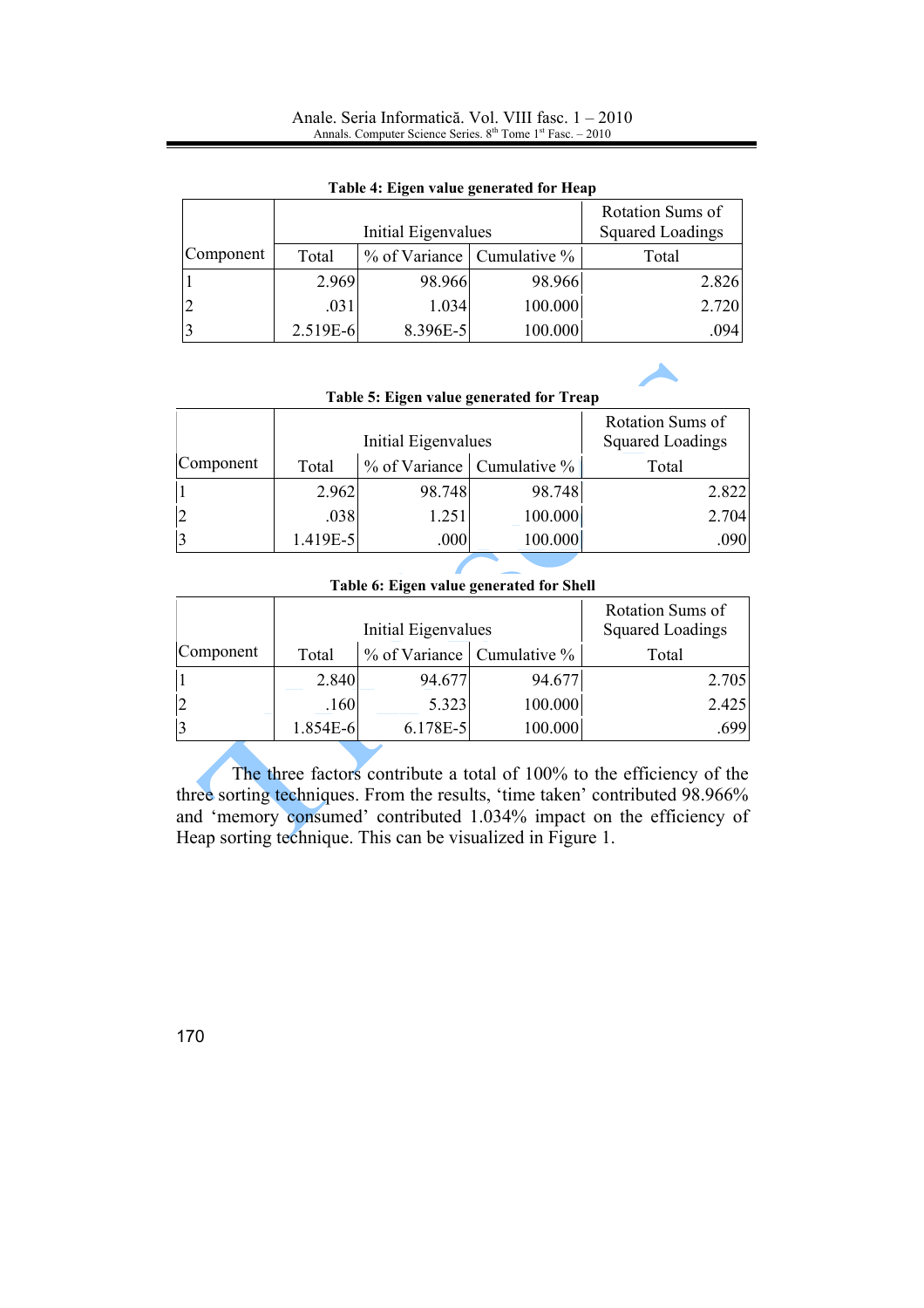

Figure 1: Comparison of sorting techniques based on factors considered

### **Concluding Remarks and Future Work**

The efficiency with which sorting is carried out often has a significant impact on the overall efficiency of a program. The efficiency of Shell, Heap and Treap sorting techniques in terms of both running time and memory usage was studied, experiments conducted and results subjected to factor analysis by SPSS. The sort time taken, memory consumed and total memory used was used as decision variables to evaluate their efficiencies. Experimental results for the decision variables were generated from a software tool in which the amount of numbers sorted were varied for the three different sorting techniques. The results were subjected to factor analysis using Statistical Package for Social Scientists (SPSS) to test the level at which each of the factors affect the sorting techniques. Eigen values were used to indicate how well each of the extracted factors fits the data from the experimental results. From the analysis results, the main factor affecting the sorting techniques was the time taken to sort. It contributed 98.97%, 98.75% and 94.68% for Heap, Treap and Shell respectively. The Memory consumed came second contributing 1.03% for Heap, 1.25% for Treap and 5.32% for Shell. Total memory consumed was the least of the factors contributing negligible percentages for the three sorting techniques.

In summary, 'time taken' to sort is the main factor affecting the efficiency of the sorting techniques. It was observed that for small data set, shell sort performs better than both heap and treap sort. For small dataset, treap sort has the worst performance, but as the dataset increases, shell running time increases as well more than heap and treap. Since in most real life applications today, dataset are always very large, shell sort does not seem promising. Treap 171